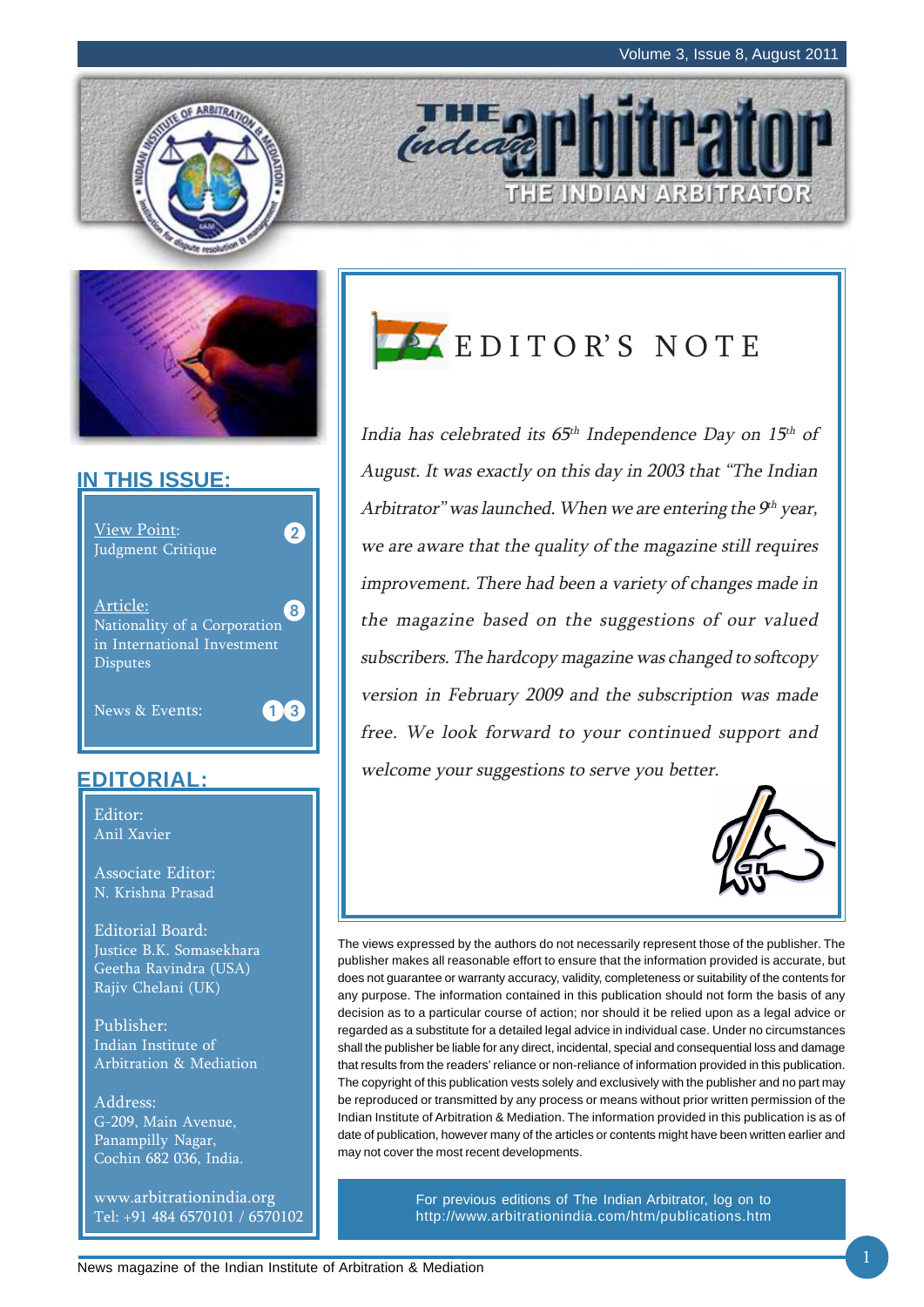

# Judgment Critique SMS Tea Estates Pvt. Ltd. Versus Chandmari Tea Co. Pvt. Ltd. : ANIL XAVIER

The Supreme Court of India in its recent judgment had the occasion to examine the validity of an arbitration agreement contained in an unregistered (but compulsorily registrable) instrument and in an unregistered instrument which is not duly stamped. The Court was of the view that it is valid even if the agreement is not registered, but it cannot be looked into if the original agreement is unstamped. The author tries to analyze the judgment from the arbitration perspective.

The Supreme Court of India was faced with two important questions relating to arbitration agreement in the case, "SMS Tea Estates Pvt. Ltd. Vs. Chandmari Tea Co. Pvt. Ltd."1 . The questions were:

(i) Whether an arbitration agreement contained in an unregistered (but compulsorily registrable) instrument is valid and enforceable?

(ii) Whether an arbitration agreement in an unregistered instrument which is not duly stamped, is valid and enforceable?

## Facts in brief:

The appellant and the respondent entered into a lease deed, whereby the appellant was granted lease of two tea estates for a term of 30 years. The respondent abruptly evicted the appellant from the estates and took over their management. The lease deed provided for settlement of disputes between the parties by arbitration and the appellant issued a notice calling upon the respondent to refer the matter to arbitration. The respondent contended that the unregistered lease deed for thirty years was invalid, unenforceable and not binding upon the parties, having regard to section 107 of Transfer of Property Act 1882 ('TP Act' for short) and section 17 and section 49 of the Registration Act, 1908 ('Registration Act' for short); that the said lease deed was also not duly stamped and was therefore invalid, unenforceable and not binding, having regard to section 35 of Indian Stamp Act, 1899 ('Stamp Act' for short); that the clause providing for arbitration, being part of the said lease deed, was also invalid and unenforceable. It contended that as the lease deed itself was invalid, the appellant could not claim appointment of an arbitrator under the arbitration agreement forming part of the said deed.

#### (Footnote)

1 2011 (4) CTC 574 / CDJ 2011 SC 684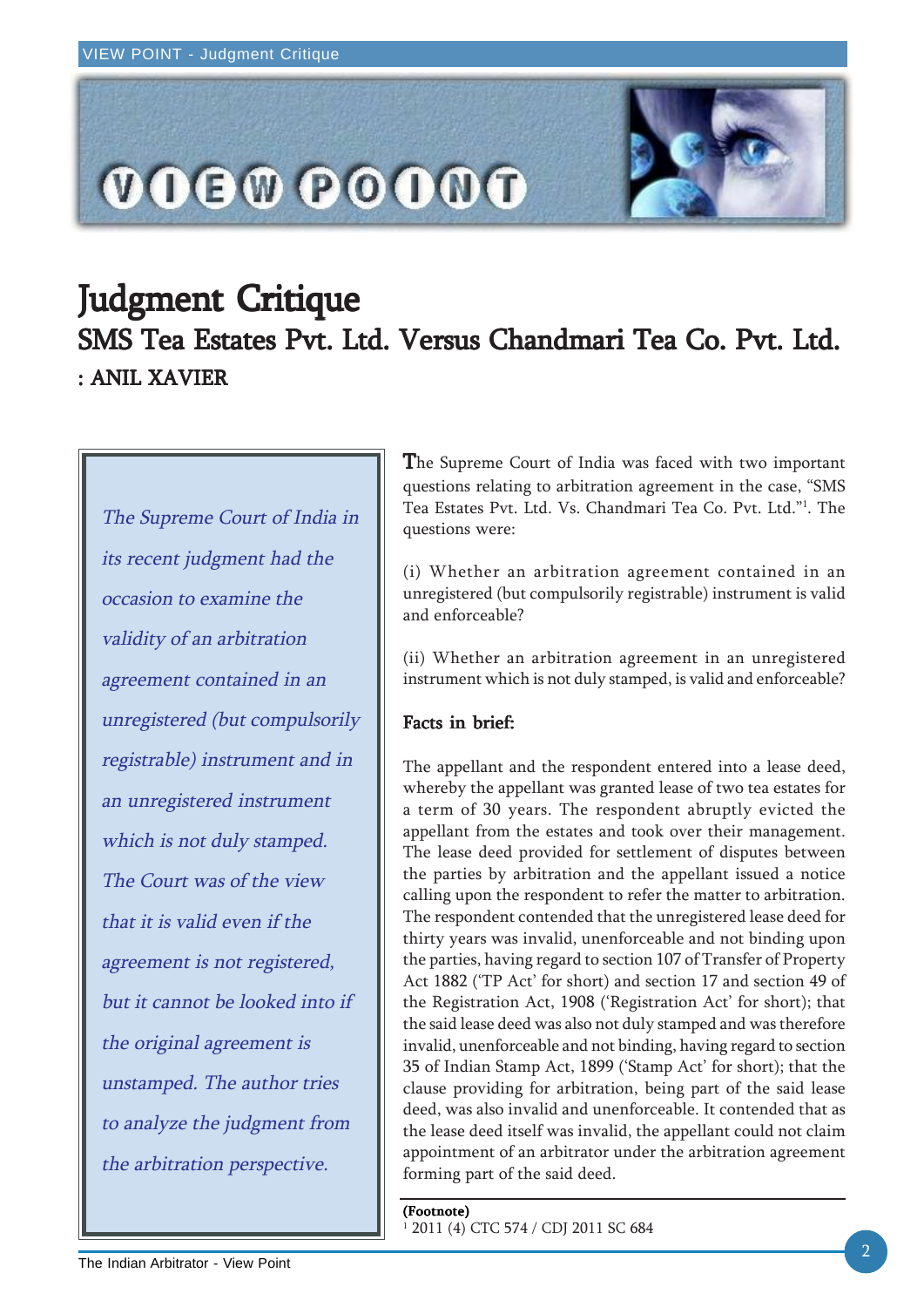

### Supreme Court decision on Question No. (i):

Section 17(1)(d) of Registration Act and Section 107 of TP Act provides that leases of immovable property from year to year, or for any term exceeding one year or reserving a yearly rent, can be made only by a registered instrument. Section 49 of the Registration Act sets out the effect of non-registration of documents required to be registered. The section makes it clear that a document which is compulsorily registrable, if not registered, will not affect the immovable property comprised therein in any manner. It will also not be received as evidence of any transaction affecting such property, except for two limited purposes – first as evidence of a contract in a suit for specific performance, second as evidence of any collateral transaction which by itself is not required to be effected by registered instrument. A collateral transaction is not the transaction affecting the immovable property, but a transaction which is incidentally connected with that transaction. The question is whether a provision for arbitration in an unregistered document (which is compulsorily registrable) is a collateral transaction, in respect of which such unregistered document can be received as evidence under the proviso to section 49 of the Registration Act.

When a contract contains an arbitration agreement, it is a collateral term relating to the resolution of disputes, unrelated to the performance of the contract. It is as if two contracts – one in regard to the substantive terms of the main contract and the other relating to resolution of disputes – had been rolled into one, for purposes of convenience. An arbitration clause is therefore an agreement independent of the other terms of the contract or the instrument. Resultantly, even if the contract or its performance is terminated or comes to an end on account of repudiation, frustration or breach of contract, the arbitration agreement would survive for the purpose of resolution of disputes arising under or in connection with the contract. Similarly, when an instrument or deed of transfer (or a document affecting immovable property) contains an arbitration agreement, it is a collateral term relating to resolution of disputes, unrelated to the transfer or transaction affecting the immovable property. It is as if two documents – one affecting the immovable property requiring registration and the other relating to resolution of disputes which is not compulsorily registrable – are rolled into a single instrument.

Therefore, even if a deed of transfer of immovable property is challenged as not valid or enforceable, the arbitration agreement would remain unaffected for the purpose of resolution of disputes arising with reference to the deed of transfer. These principles have now found statutory recognition in sub-section (1) of section 16<sup>2</sup> of the Arbitration Act. An arbitration agreement does not require registration under the Registration Act. Even if it is found as one of the clauses in a contract or instrument, it is an independent agreement to refer the disputes to arbitration, which is independent of the main contract or instrument. Therefore having regard to the proviso to section 49 of Registration Act read with section 16(1)(a) of the Act, an arbitration agreement in an unregistered but compulsorily registrable document can be acted upon and enforced for the purpose of dispute resolution by arbitration.

#### (Footnotes)

2 "16. Competence of arbitral tribunal to rule on its jurisdiction. - (1) The arbitral tribunal may rule on its own jurisdiction, including ruling on any objections with respect to the existence or validity of the arbitration agreement, and for that purpose,

- (a) an arbitration clause which forms part of a contract shall be treated as an agreement independent of the other terms of the contract; and
- (b) a decision by the arbitral tribunal that the contract is null and void shall not entail ipso jure the invalidity of the arbitration clause."

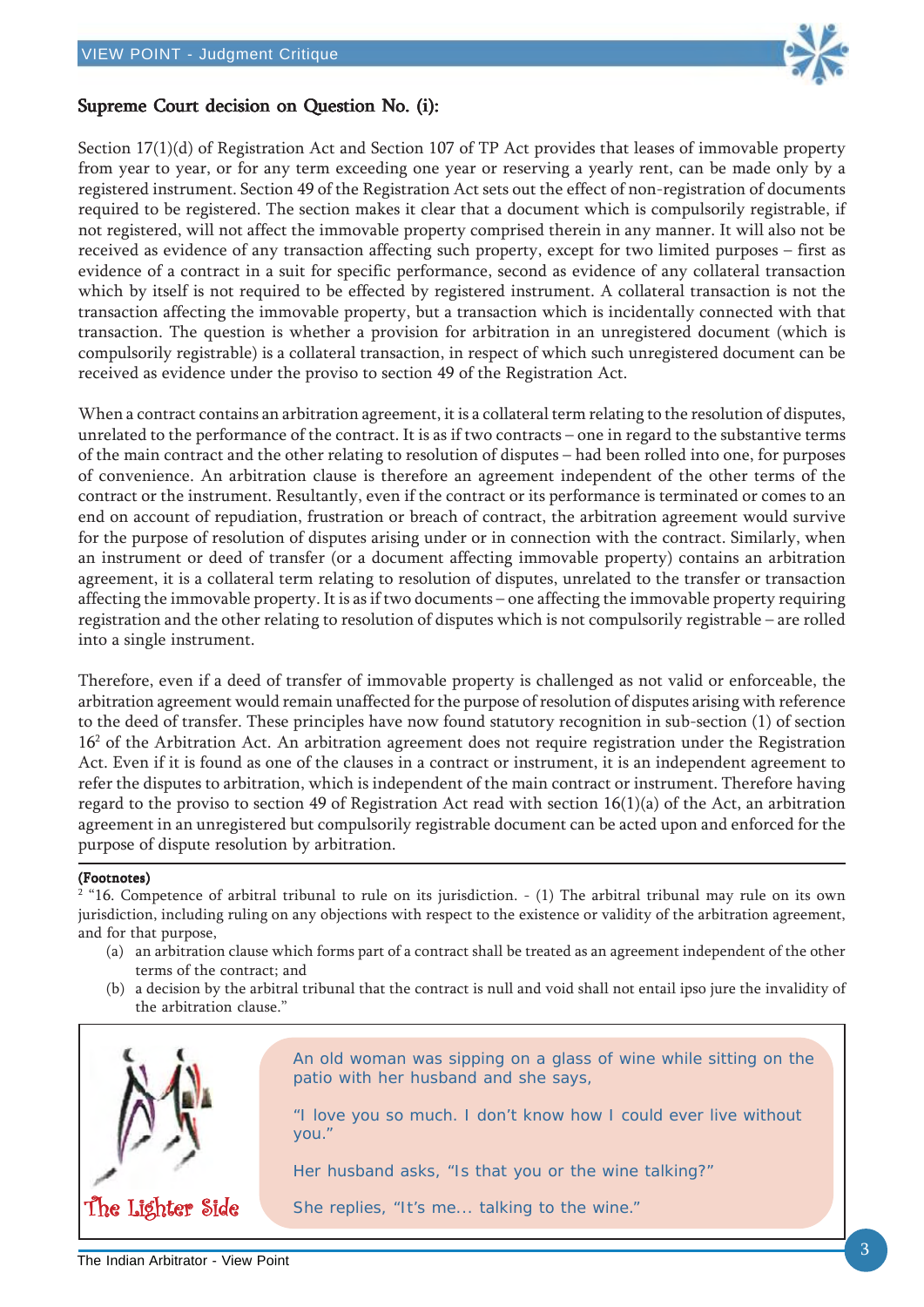

### Supreme Court decision on Question No. (ii):

What if an arbitration agreement is contained in an unregistered (but compulsorily registrable) instrument which is not duly stamped? To find an answer, it may be necessary to refer to the provisions of the Stamp Act. Section 33 of the Stamp Act relates to examination and impounding of instruments. Section 35 $^{\rm 3}$  of Stamp Act provides that instruments not duly stamped is inadmissible in evidence and cannot be acted upon.

Having regard to section 35 of Stamp Act, unless the stamp duty and penalty due in respect of the instrument is paid, the court cannot act upon the instrument, which means that it cannot act upon the arbitration agreement also which is part of the instrument. Section 35 of Stamp Act is distinct and different from section 49 of Registration Act in regard to an unregistered document. Section 35 of Stamp Act, does not contain a proviso like to section 49 of Registration Act enabling the instrument to be used to establish a collateral transaction.

The scheme for appointment of arbitrators by the Chief Justice of Guwahati High Court 1996 requires an application under section 11 of the Act to be accompanied by the original arbitration agreement or a duly certified copy thereof. In fact, such a requirement is found in the scheme/rules of almost all the High Courts. If what is produced is a certified copy of the agreement/contract/instrument containing the arbitration clause, it should disclose the stamp duty that has been paid on the original. Section 33 casts a duty upon every court, that is a person having by law authority to receive evidence (as also every arbitrator who is a person having by consent of parties, authority to receive evidence) before whom an unregistered instrument chargeable with duty is produced, to examine the instrument in order to ascertain whether it is duly stamped. If the court comes to the conclusion that the instrument is not duly stamped, it has to impound the document and deal with it as per section 38 of the Stamp Act. Therefore, when a lease deed or any other instrument is relied upon as contending the arbitration agreement, the court should consider at the outset, whether an objection in that behalf is raised or not, whether the document is properly stamped. If it comes to the conclusion that it is not properly stamped, it should be impounded and dealt with in the manner specified in section 38 of Stamp Act. The court cannot act upon such a document or the arbitration clause therein. But if the deficit duty and penalty is paid in the manner set out in section 35 or section 40 of the Stamp Act, the document can be acted upon or admitted in evidence.

### Comments: Comments:

Before analysing the judgment, it would be worthwhile to look at the definition of "arbitration agreement" under the Arbitration Act, which is seen to be overlooked in the judgment. Section 7 defines arbitration agreement. It means an agreement by the parties to submit to arbitration all or certain disputes which have arisen or which may arise between them in respect of a defined legal relationship, whether contractual or not. An arbitration agreement shall be in writing and may be in the form of an arbitration clause in a contract or in the form of a separate agreement.

Sub-section 4 of Sec. 7 states that an arbitration agreement is in writing if it is contained in –

- (a) A document signed by the parties;
- (b) An exchange of letters, telex, telegrams or other means of telecommunication which provide a record of the agreement; or
- (c) An exchange of statements of claim and defence in which the existence of the agreement is alleged by one party and not denied by the other.

#### (Footnotes)

3 "35. Instruments not duly stamped inadmissible in evidence, etc. – No instrument chargeable with duty shall be admitted in evidence for any purpose by any person having by law or consent of parties authority to receive evidence, or shall be acted upon, registered or authenticated by any such person or by any public officer, unless such instrument is duly stamped :

Provided that –

(a) any such instrument shall be admitted in evidence on payment of the duty with which the same is chargeable, or, in the case of an instrument insufficiently stamped, of the amount required to make up such duty, together with a penalty of five rupees, or, when ten times the amount of the proper duty or deficient portion thereof exceeds five rupees, of a sum equal to ten times such duty or portion."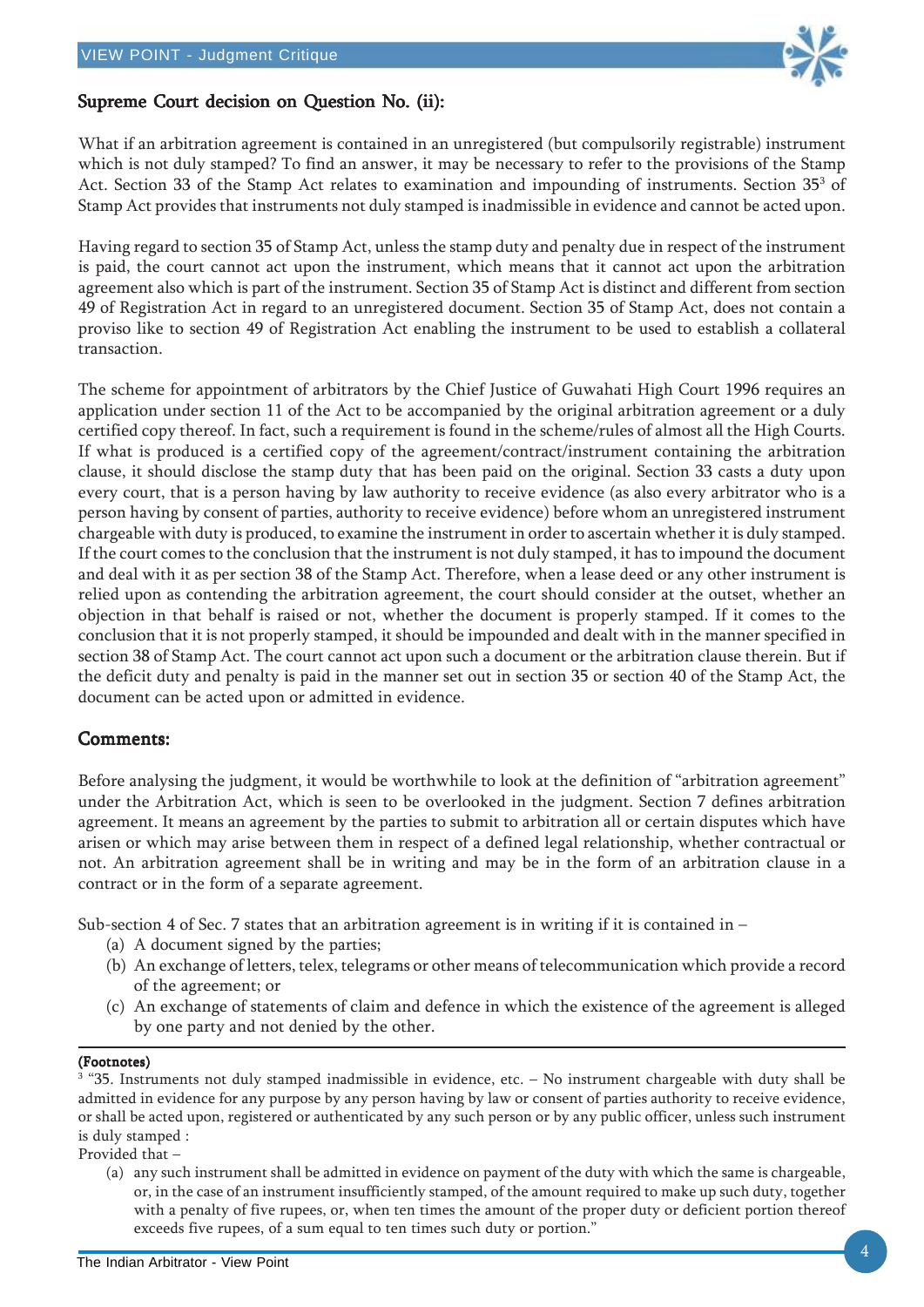

Sub-section 5 of Sec. 7 also states that the reference in a contract to a document containing an arbitration clause constitutes an arbitration agreement if the contract is in writing and the reference is such as to make that arbitration clause part of the contract.

Clauses (a) and (b) of sub-section (1) of section 16 of the Arbitration Act also states that an arbitration clause which forms part of a contract shall be treated as an agreement independent of the other terms of the contract and that a decision by the arbitral tribunal that the contract is null and void shall not entail ipso jure the invalidity of the arbitration clause.

Therefore the Arbitration Act provides an extensive definition of an arbitration agreement and any understanding or consensus between the parties to refer any dispute to arbitration is given due effect. This definition has been made in consonance with the object of the Arbitration Act, i.e., to give party autonomy and to minimize the supervisory role of courts.

The Supreme Court while deciding Question No.(i) has held that an arbitration clause is an agreement independent of the other terms of the contract or the instrument. The court held that it is as if two contracts – one in regard to the substantive terms of the main contract and the other relating to resolution of disputes – had been rolled into one, for purposes of convenience. For easier understanding, it could be stated as two sets of agreements pinned into one file for convenience. Resultantly, even if the contract or its performance is terminated or comes to an end on account of repudiation, frustration or breach of contract, the arbitration agreement would survive for the purpose of resolution of disputes arising under or in connection with the contract. This position was so held even earlier by the Supreme Court in its judgment, "Magma Leasing & Finance Limited & another Vs. Potluri Madhavilata & Another"4 .

If for this reason, the Court has found that the arbitration agreement has to be treated as a separate agreement independent of the deed which is unregistered (but compulsorily registrable) and therefore valid, why should not the same principle apply for a document which is not duly stamped. Since arbitration agreement is not compulsorily registrable or required to be stamped, the independent and separate arbitration agreement has to survive. This is also evident from the definition of "arbitration agreement" as specified in Sections 7 and 16 of the Arbitration Act.

The Court while examining the validity of an arbitration agreement contained in a contract which is not properly stamped, interpreted the legality based on Section 33 of the Stamp Act and concluded that if the court comes to the conclusion that the instrument is not duly stamped, it has to impound the document and deal with it as per section 38 of the Stamp Act.

#### (Footnotes)

4 AIR 2010 SC 488

## Interested to contribute Articles?

We would like to have your contributions. Articles should be in English. Please take care that quotations, references and footnotes are accurate and complete. Submissions may be made to the Journals Division, Indian Institute of Arbitration & Mediation, G-209, Main Avenue, Panampilly Nagar, Cochin - 682 036 or editor@arbitrationindia.com.

Publication of the Article will be the discretion of IIAM and submissions made indicates that the author consents, in the event of publication, to automatically transfer this one time use to publish the copyrighted material to the publisher of the IIAM Journal.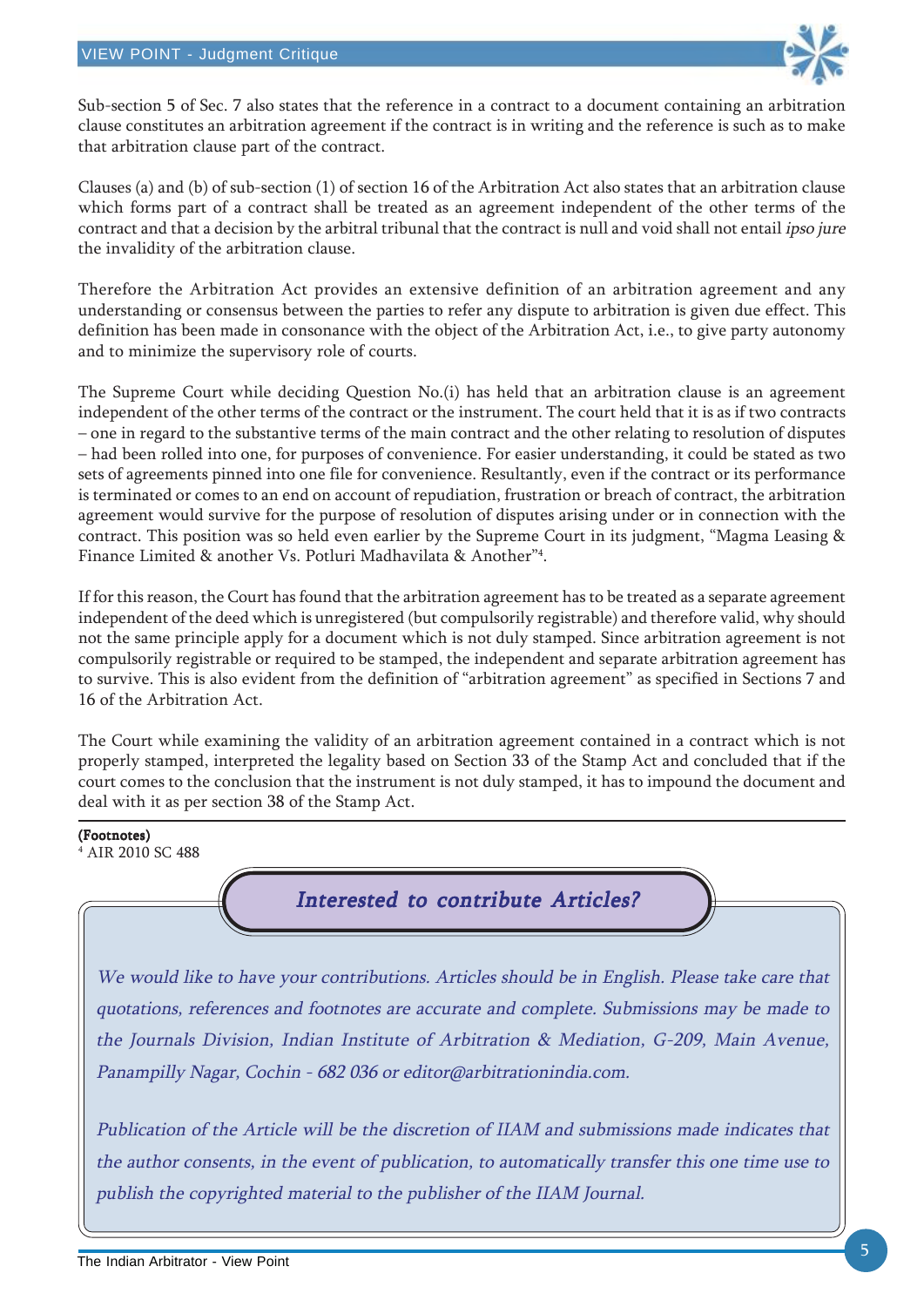

Should the very essence or being of an "arbitration agreement" be interpreted as given under the Arbitration Act or based on the Stamp Act?

The Supreme Court had occasion to consider the interpretation of two different special enactments in "Life Insurance Corporation of India Vs. D.J. Bahadur and Others"5 . The Court held as follows, "When the legislature has given its attention to a separate subject and made provision for it, the presumption is that a subsequent general enactment is not intended to interfere with the special provision unless it manifests that intention very clearly. Each enactment must be construed in that respect according to its own subject matter and its own terms. The crucial question which demands an answer before we settle the issue is as to whether the LIC Act is a special statute and the ID Act a general statute so that the latter protanto repeals or prevails over the earlier one. What do we mean by a special statute and, in the scheme of the two enactments in question, which can we regard as the special Act and which the general?"

The Court further held, "In determining whether a statute is a special or a general one, the focus must be on the principal subject matter plus the particular perspective. For certain purposes, an Act may be general and for certain other purposes it may be special and we cannot blur distinctions when dealing with finer points of law. In law, we have a cosmos of relativity, not absolutes-so too in life. The ID Act is a special statute devoted wholly to investigation and settlement of industrial disputes which provides definitionally for the nature of industrial disputes coming within its ambit. It creates an infrastructure for investigation into, solution of and adjudication upon industrial disputes. It also provides the necessary machinery for enforcement of awards and settlements. From alpha to omega the ID Act has one special mission – the resolution of industrial disputes through specialised agencies according to specialised procedures and with special reference to the weaker categories of employees coming within the definition of workmen. Therefore, with reference to industrial disputes between employers and workmen, the ID Act is a special statute, and the LIC Act does not speak at all with specific reference to workmen. On the other hand, its powers relate to the general aspects of nationalisation, or management when private businesses are nationalised and a plurality of problems which, incidentally, involve transfer of service of existing employees of insurers. The workmen qua workmen and industrial disputes between workmen and the employer as such, are beyond the orbit of and have no specific, or special place in the scheme of the LIC Act. And whenever there was a dispute between workmen and management the ID Act mechanism was resorted to."

The Court in the very same judgment went on to say, "What is special or general is wholly a creature of the subject and context and may vary with situation, circumstances and angle of vision. Law is no abstraction but realises itself in the living setting of actualities. Which is a special provision and which general, depends on the specific problem, the topic for decision, not the broad rubric nor any rule of thumb. The peaceful coexistence of both legislations is best achieved, if that be feasible, by allowing to each its allotted field for play. Sense and sensibility, not mechanical rigidity gives the flexible solution."

In the instant case, the principal subject matter was with respect to the enforceability of an arbitration agreement and the special enactment which covers the principal subject matter was the Arbitration Act, When the Arbitration Act had defined an "arbitration agreement", and when the same was defined to cover any written arrangement between the parties to refer a dispute to arbitration as legally valid and when an arbitration agreement is not statutorily required to be registered or stamped, the Court ought to have upheld the validity of the arbitration agreement, even if it is part of a contract which is improperly stamped. In this case Stamp Act is a general statute and Arbitration Act is a special statute. Stamp Act does not deal with matters coming under the provisions of Arbitration. Arbitration Act being a subsequent enactment and being a special enactment dealing exclusively with the provisions of arbitration, interpretation has to be made treating the Arbitration Act as the special enactment.

The Supreme Court in "J.K. Cotton Spinning & Weaving Mills Co. Ltd. V. State of Uttar Pradesh"6 has also held, "The rule that general provisions should yield to specific provisions is not an arbitrary principle made by lawyers and judges but springs from the common understanding of men and women that when the same

(Footnotes) 5 AIR 1980 SC 2181 6 AIR 1961 SC 1170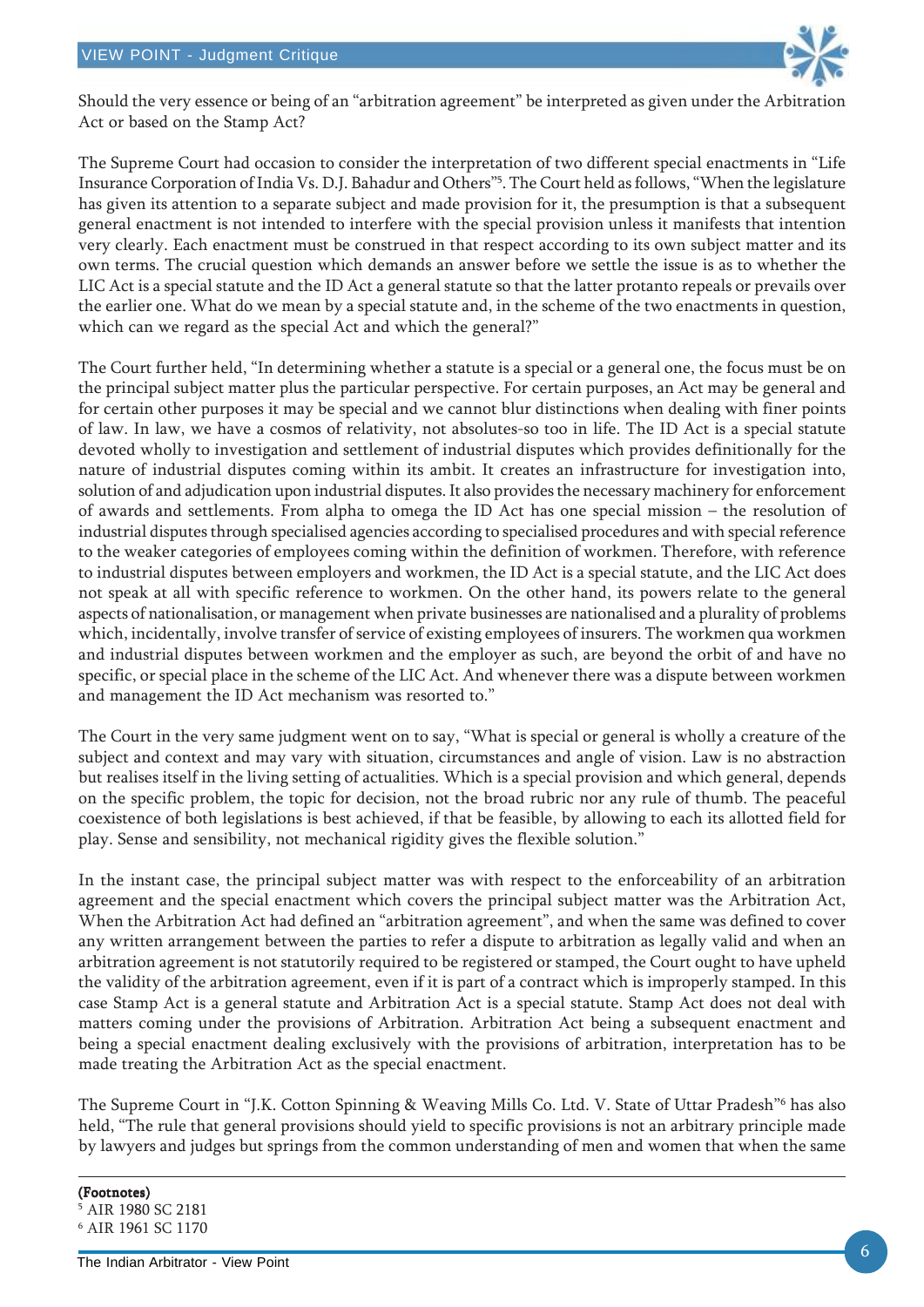

person gives two directions one covering large number of matters in general and another to only some of them his intention is that these latter directions should prevail as regards these while as regards all the rest the earlier direction should have effect".

Under the scheme of appointment of arbitrators also, what is required and contemplated is to produce the original or true copy of the "arbitration agreement" and not the original or true copy of the contract or deed (which may contain an arbitration clause). When the parties agree that there is an arbitration clause, but when one party challenges it based on the technicality of insufficient stamp in the parent deed, the object of the Arbitration Act is defeated. While defining "arbitration agreement", section 7 of the Arbitration Act has gone to the extent of stating that an arbitration agreement is in writing, if it is contained in an exchange of statements of claim and defence in which the existence of the agreement is alleged by one party and not denied by the other.

So, when the arbitration agreement is admitted, it has to be given effect to. The fact that the arbitration agreement forms part of a deed which is compulsorily registrable or required to be stamped should not and cannot defeat the intent of the parties to seek their resolution of disputes by way of arbitration.

(Author: Anil Xavier is a lawyer and an IMI Certified Mediator. He is a charter member and the President of Indian Institute of Arbitration & Mediation (www.arbitrationindia.org). He is also a member of the Independent Standards Commission of the International Mediation Institute, The Hague, Netherlands and Committee Member of Asian Mediation Association. He can be reached at anilxavier@arbitrationindia.com)



Failure does not mean I'm a failure; It does mean I have not yet succeeded.

Failure does not mean I have accomplished nothing; It does mean I have learned something.

Failure does not mean I have been a fool; It does mean I had enough faith to experiment.

Failure does not mean I have disgraced; It does mean I have dared to try.

Failure does not mean I don't have it; It does mean I have something to do in a different way.

Failure does not mean I am inferior; It does mean I am not perfect.

Failure does not mean I have wasted my life; It does mean that I have an excuse to start over.

Failure does not mean that I should give up; It does mean that I should try harder.

Failure does not mean that I will never make it; It does mean that I need more practice.

Failure does not mean that the God has abandoned me; It does mean that He must have a better idea.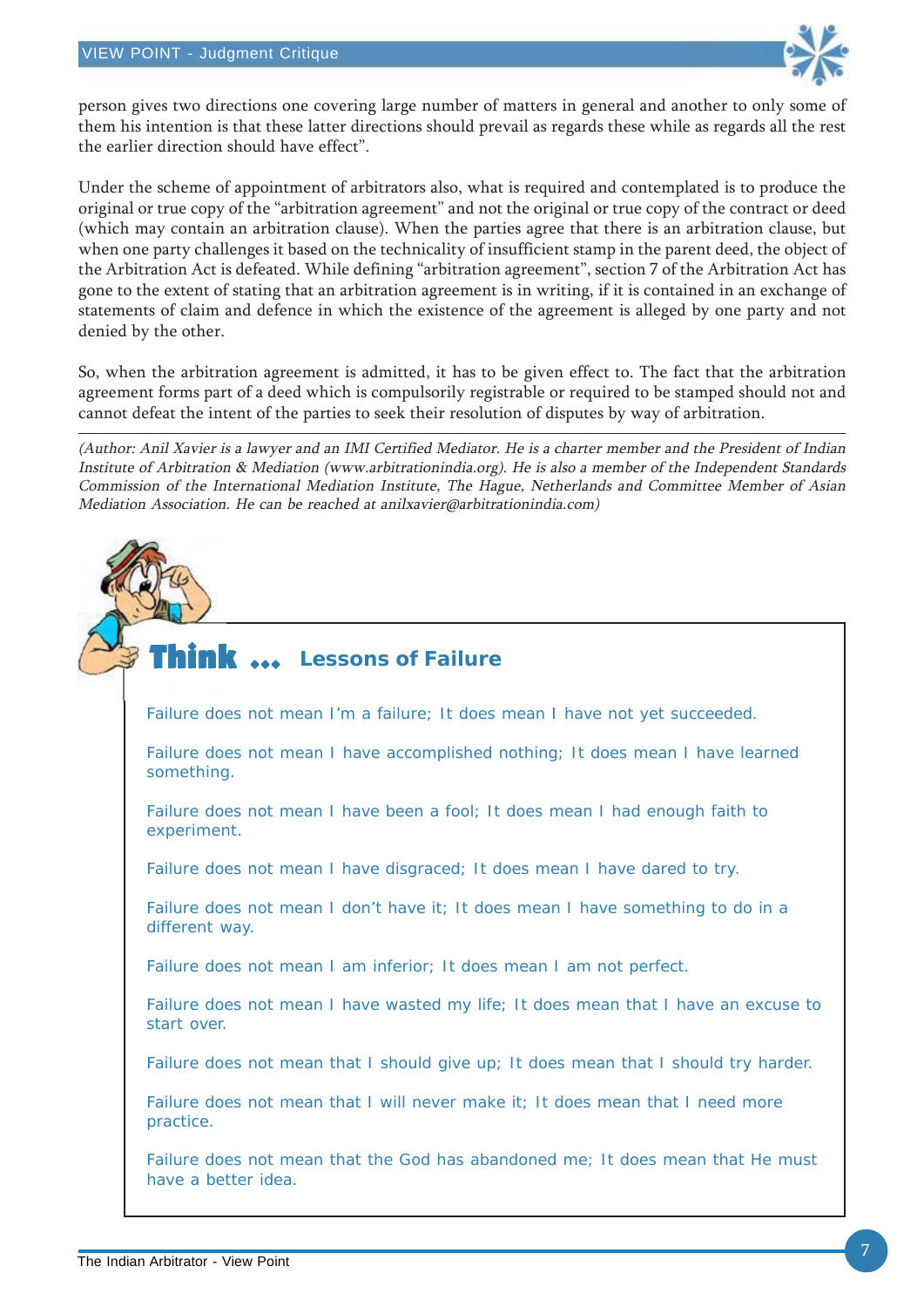



Globalisation and economic development has given rise to inflow of investments by foreign corporations and entities. Various international Bilateral and Multilateral investment treaties are signed up between nations which has simultaneously increased the count of disputable issues. Bearing in mind the provisions of the respective investment treaty signed between the host nation and the investor corporation, the requirements with respect to nationality are required to be convened. The author looks at the importance in determining the nationality of the corporation for effectively getting the jurisdiction before an arbitral tribunal.

### INTERNATIONAL INVESTMENTS

The surge for the economic development has given rise to a congenial environment for investments in many nations. Many countries have steadily opened up their economies and are inviting foreign investments in the hope of availing utmost inflow of capital management skills and foreign technologies. We see that in majority of the instances, investors are companies. Although we often speak of protection of individual person in international law, yet often in international investment cases, the relevant actors appear in the form of juridical persons. The foreign enterprises are seen heading towards making investments in order to stretch economic cooperation with foreign nations. It is seen that the corporations seek destination where they expect high yield, get hospitable investment climate and protection of their investment and right of the returns on the investment that they anticipate to repatriate. Various international Bilateral and Multilateral investment treaties are signed up between nations which has simultaneously increased the count of disputable issues. These issues include the subjects like most favoured nation principle, national treatment, expropriation, full protection and security. To solve such disputes, investment treaties provide an effective dispute resolution system at international level.

### Dispute Resolution

In the current International law, direct arbitration between the host state and the foreign investor is the most functional method. It enables the foreign investor with the option of redressing investment disputes with the state either under domestic legal regime or with the International forums like American Arbitration Association (AAA), International Centre for Settlement of Investment Disputes (ICSID), International Chamber of Commerce: International Court of Arbitration (ICA), Permanent Court of Arbitration (PCA) etc. are the arbitral bodies and institutions where a corporation may approach for the dispute resolution.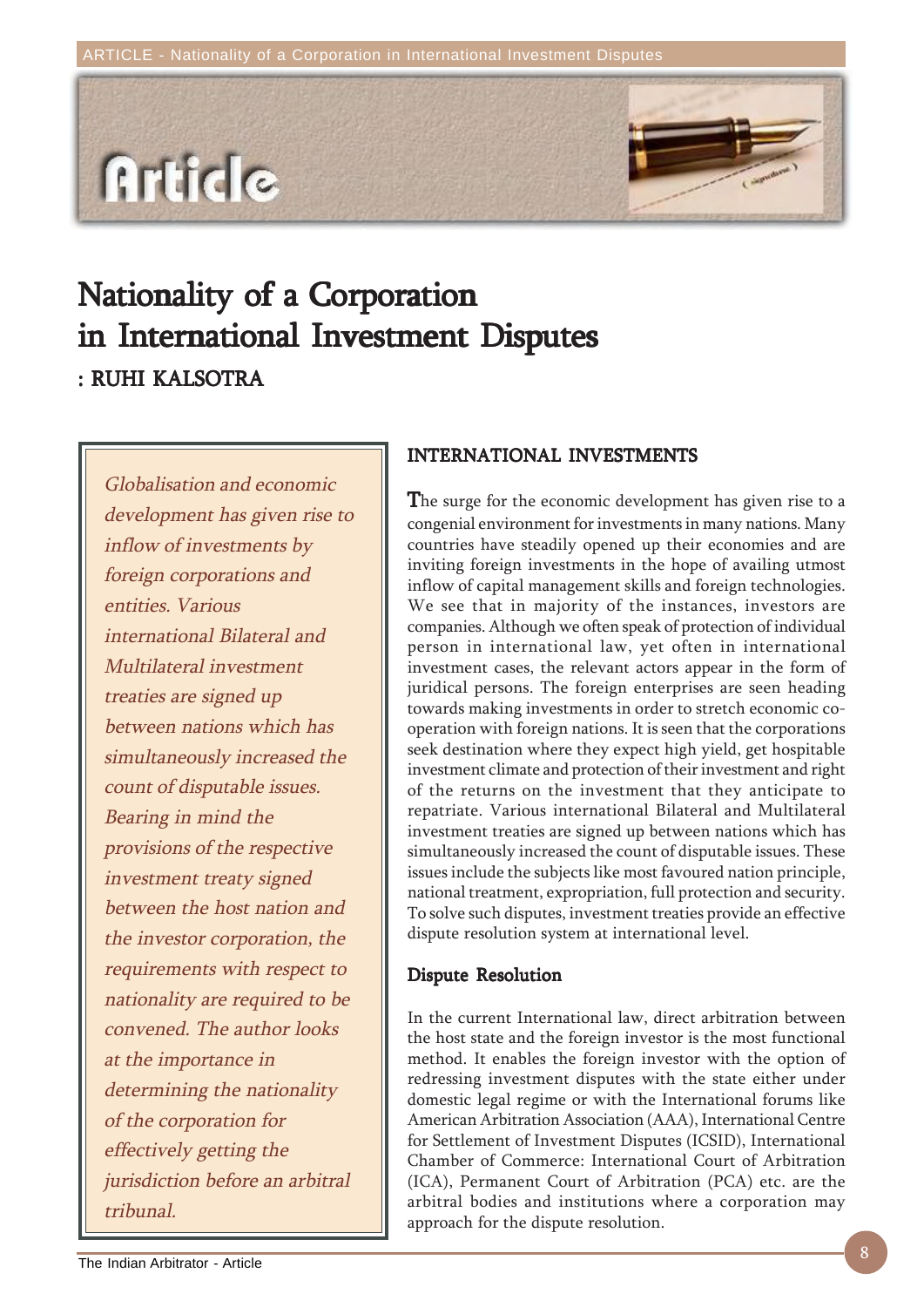

### REQUIREMENT WITH RESPECT TO NATIONALITY

Bearing in mind the provisions of the respective investment treaty signed between the host nation and the investor corporation, the requirements with respect to nationality are required to be convened. In numerous cases, it is seen that the international investor may be unable to institute arbitration because they do not have a required nationality. Nationality of a corporation, therefore, is the foremost criterion that has to be firmly established in the tribunals. It may happen that a company inspite of having nationality of a State may be incorporated in other country. There may be a case when the host State requires the investor to create a company within its territory and carry out the investment through its locally incorporated company. When a dispute arises, the company has to prove its nationality of its actual State. The State thus plays a vital role in protecting its national who may suffer injury in consequence of international investment treaty with some other State. Under diplomatic protection, a State intervenes on its own account to benefit the injured party. But presently, if an investment dispute arises, the investor or the juridical entity, typically, will be able to bring a claim against the State entity with which it has concluded its investment agreement.

## NATIONALITY OF A CORPORATION: AN ENTAILMENT

Convention on the Settlement of Investment Disputes between States and Nationals of the other States provides that "Nationality of a corporation has to be established for initiating the arbitral proceedings".<sup>1</sup> The term nationality is not defined as such in the convention. But traditional international law uses several criterions in order to establish corporate nationality. Widest possible latitude should be provided to the parties to agree on the meaning of nationality which is otherwise difficult to be construed merely on the basis of apparent and more general facts. The terms should always be explained on the basis of reasonably accepted criteria. "Two criteria are generally decisive in determining the Nationality of a Corporation:

- 1. Place of incorporation, the law under which the corporation is formed.
- 2. Seige Social or the Place of Seat where headquarters of its management is located".<sup>2</sup>

Moreover, ICSID tribunals have consistently adopted the traditional test of incorporation or seat in determining the Nationality of a Corporation.

### Place of Incorporation

As observed in many cases, the widest criteria assign nationality to the state of incorporation or where its registered office is. A company is a national of a state where it is incorporated. It must abide by the laws of the land and its actions are considered within the ambit of the laws of the nation where it was incorporated. The corporation must be regulated by the statutory Company Act provisions of a definite State. Moreover all

#### (Footnotes)

1 Article 25(2)(b) of the Convention on Settlement of Investment Disputes.

2 2.4 Requirement Rationae Personae Dispute Settlement Document of United Nations Conference on Trade and Development,2003, New York and Geneva.



## **Are you interested to promote Mediation Clinics?**



Indian Institute of Arbitration & Mediation welcomes you to take part in an exiting attempt of social transition to make our world a safe, sustainable, peaceful and prosperous place to live. Make an important contribution by adopting or supporting Community Mediation Clinics in India.

**For details visit www.communitymediation.in**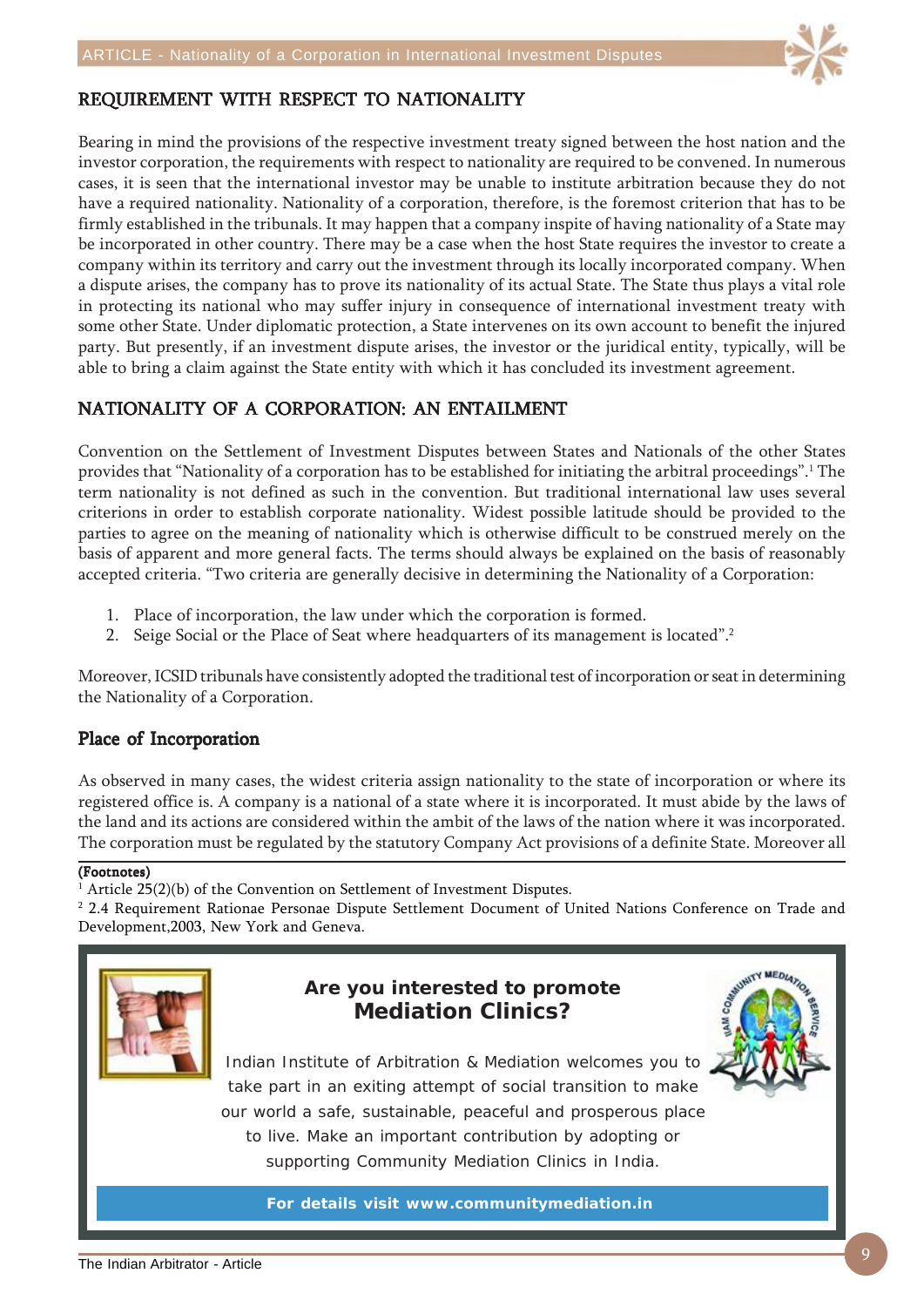

the profits, dividends of the company, on the apparent face if it is regulated by the Company Act provisions of the country where the incorporation of the company has taken place. A decision of the Court with regard to the Nationality of a Corporation holds that "A company incorporated in a particular country has the nationality of that country, though unlike a person it cannot change its nationality".<sup>3</sup>

It is evident that a company incorporated under a particular statute of a nation may acquire the residence of the foreign state and is predisposed to be sued in that country being a national of that country. Thus it could be securely inferred that the place of incorporation aptly refers to the nationality of a state.

### Seige Social or the Place of Seat

Besides the place of incorporation, the nationality can also be assigned to a state on the basis of Place of Seat of that corporation. Seat of the corporation is the seat of central administration or the effective seat of business. Only in cases where the juridical person being a non-contracting state which has not signed any investment treaty wants to initiate proceedings, it has to demonstrate that it holds the nationality of a contracting state<sup>4</sup> on the basis of incorporation or the seat.

## NATIONALITY THROUGH ACQUISITION Of SHARES

Investments are frequently carried out through companies incorporated in the host State. The local company may have been established by a foreign investor especially for investment purpose. This means that the foreign investor may have acquired shares in the existing company to exercise the control in the foreign incorporated company. In case of control in the foreign incorporated company under ICSID convention, host State and foreign investor may agree that locally incorporated company should be treated as foreign company because of its foreign control on the basis of the acquired shares by a foreign national. In such a case foreign shareholders are protected indirectly through local company's action. But this method of establishing nationality necessarily works if foreign investor controls the company through majority of shareholding. This way "Majority shareholders determine the nationality of an enterprise and direct shareholder certainly can be regarded as the reasonable test for the control".<sup>5</sup> It is quite evident that the damage done to the shareholders may affect its right directly by expropriation of its shares or the damages may be indirect which may be due to diminution of profitability or the value of company's shares. This means that "the shareholders may have either direct or indirect claim, they have a legal position"<sup>6</sup> as held by International Court of Justice.

Sometimes regarding shareholders nationality, the problem arises where the company in question is incorporated in another State. In that case too, shareholding may be a major controlling factor where the actual character of piercing the corporate veil is manifested. In that case, the controlling owner i.e. the majority shareholder plays a leading role in deciding the nationality if a corporation. The rights of investors thus are always protected. The damage done to the shareholder may give rise to a legitimate expectation and interest in the protection of his investment. The International Court of Justice also mentions the arrangement that "Shareholding in companies that are incorporated or have their seat in a State other than the host State is also equally protected"7 .

### Majority and Minority Shareholding

It is quite clear that the shareholding is a decisive aspect in determining the nationality of a corporation either by holding majority of shares or even minority shares. "Majority shareholding is regarded as the basis of determining nationality"8 . But there are reported cases where it was held that "investor was not required

#### (Footnotes)

<sup>3</sup> Keunegl Vs. Donnersmarck [1955] QB 515, B 35: [1755] 1 ALL ER 46.

<sup>4</sup> Contracting state here refers to the state which has entered into a Bilateral, Multilateral investment treaty.

<sup>5</sup> Autopista Concesionada de Venezuela, CA ('Aucoven') v Venezuela, ICSID Case No ARB/00/5, IIC 19 (2001) 27 September 2001

<sup>6</sup> Barcelona Traction Light and Fower Company Limited (Belgium vs. Spain) ICJ Reports 1970

<sup>7</sup> Ibid (footnote:6)

<sup>8</sup> Knocker vs.Cameroon (ICSID Case No: Arb/81/2)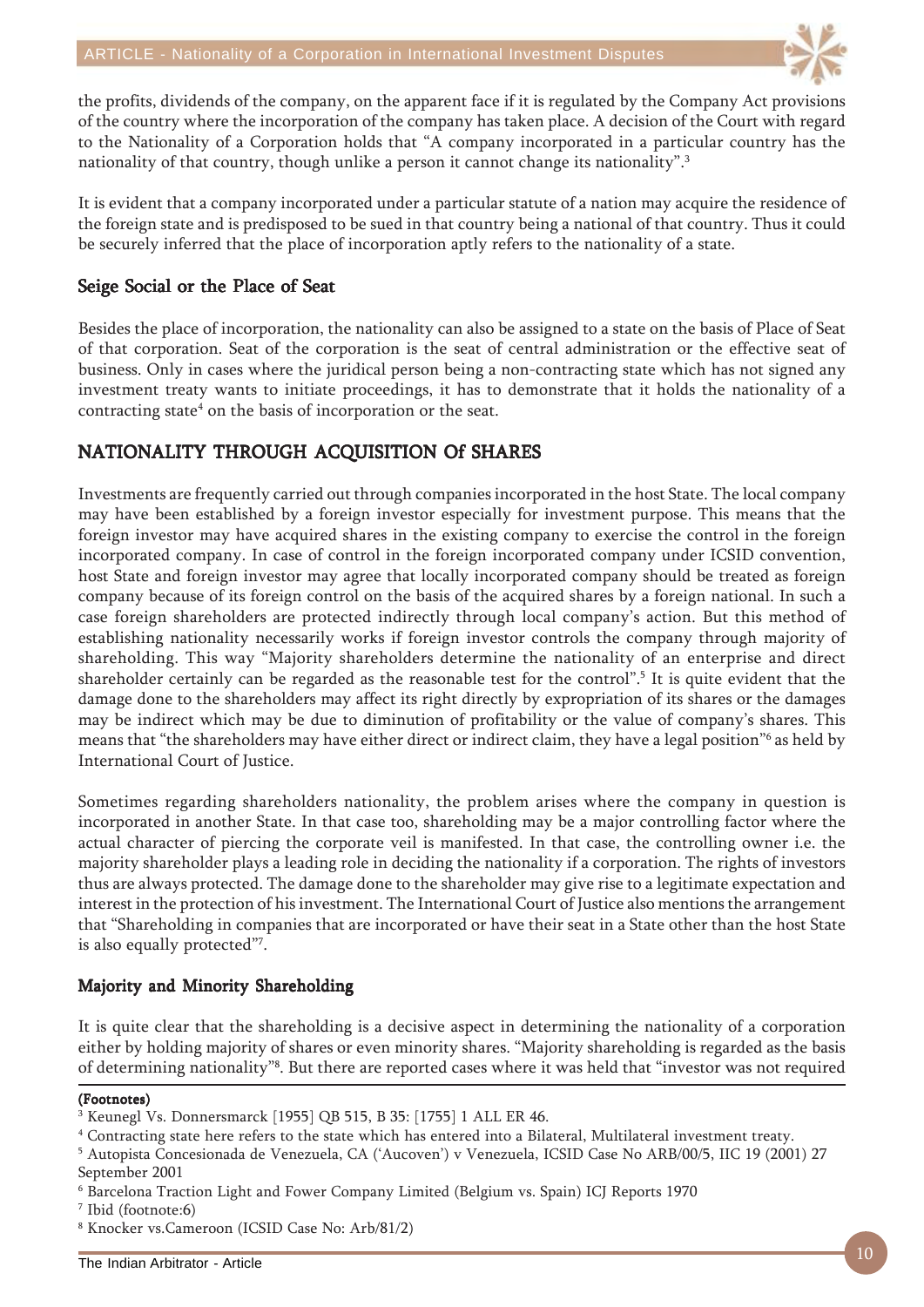

to have a control over the company or to have a majority share for its investment to be protected by bilateral investment treaty"9 . This evidently shows that although at times majority shareholding is stressed to be the controlling factor, there have been instances where minority shareholders have been granted protection under the respective treaties. In CMS Gas Transmission Company v. Argentine Republic<sup>10</sup>, the shareholding amounted to 17 per cent of the investment in the host country, and even then the company was considered to be a national. Thus shareholding, be it majority or minority stake in the shares of a company, could decide the nationality of a corporation. There have also been cases where there may not be an immediate control of shareholders of affected company. There may be shareholders:

- a) Through an intermediary in Host State.
- b) Through an intermediary in Investors Home State
- c) Or an intermediary in Third State

But it matters little whether intermediate owner of the affected company shares is incorporated in claimants' home State, host State or in a third State. In this context, the rights of shareholders have still been protected and thus nationality could be proved under these situations also.

## MANAGERIAL CONTROL

Managerial control is another decisive factor whereby a subsidiary of a company established in some foreign State may acquire the nationality of the foreign State on the grounds of the governing authorities. The count of Board of Directors affects the decision making process for the company. Thus a company established in another State for its business activity can still be regarded as the national of a nation where the managerial control or the Board of directors are located, meaning that nationality of members of board of Directors is taken into consideration where nationality of a corporation has to be determined. In a case the tribunal found that Flexa itself was under Belgian control and since Belgium was a Contracting State, ruled that indirect control by place of control is also enough to fulfill the jurisdictional requirements of Article 25 (2) (b)"11. There have been instances where majority shareholding was the basis along which analysis of decision making structure and management was considered in determining nationality"<sup>12</sup>.

#### (Footnotes)

9 Lanco International Inc v Argentina, ICSID Case No ARB/97/6, IIC 148 (1998)8 December 1998

<sup>10</sup> CMS Gas Transmission Company v Argentina, , ICSID Case No ARB/01/8, IIC 66 (2005),8 September 2005

<sup>11</sup> In SOABI vs. Senegal (ICSID Case No: Arb/01/82)

12 In LET Co. Vs. Liberia (ICSID Case No: Arb/83/2)



# Become part of IIAM

We are happy to invite you to become an IIAM Member. Apart from the Governing Council, elected from the members, it is decided to form Expert Committees and Users Committees from the members to give expert advice / opinions to the Governing Council on the improvement of ADR in India. Your association will provide the necessary inspiration for the endeavours of IIAM.



Choose from the different category of memberships.

For details: log on to www.arbitrationindia.com/htm/membership.htm or mail to dir@arbitrationindia.com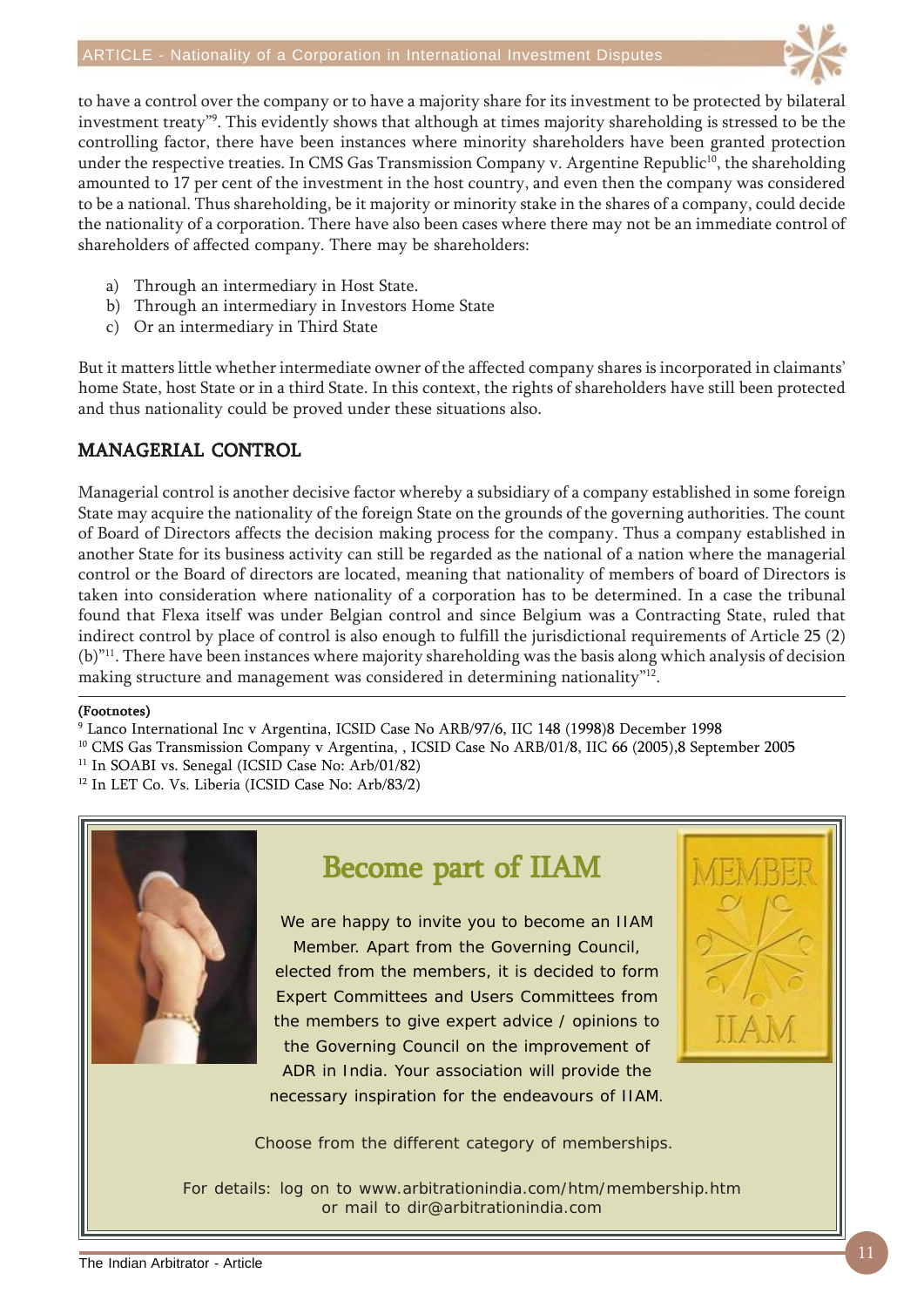

This indicates that although, generally a company is said to reside at a place of incorporation or at the place of registered office, yet the place of registered office or the registration is not conclusive on this question. An Indian legislation provides an alternative easy test for determining the residence of the company. It says that "A company is said to be a resident in India, if it is an Indian company, the control and management of the affairs is situated wholly in India"13. The determination as to what place or places the control and management of a company abides is a pure question of face. The facts may assume a company established in a foreign State, can acquire nationality if it suffices with Section 6(3) of the said legislation.

Further it is possible for instance that a company incorporated in one State having place of effective management in another State and the company may claim nationality on the basis of:

- a) Incorporation
- b) Managerial control or Management

In that regard United Nations Model Tax Convention and Organisation for Economic Co-operation and Development (OECD) Model Tax Convention suggested that place of effective management is a decisive factor to determine the nationality of a juridical entity.

### **CONCLUSION**

Nationality concerns thus have come a long way because the tests of Nationality of a corporation are majorly dictated by the practical needs and are contingent depending upon the circumstances. There has been a divided opinion of different scholars as to what is the sole factor that could govern the nationality square. Delaume, an eminent scholar, is very much in favour of using Place of incorporation or Seige Social as the main criterion whereas Amerasinghe, another eminent scholar is in favour of more flexible approach; an adequate connection should exist between the juridical person and the State.

The more straightforward and perhaps more cautious way to solve the problem would be to take a thoughtful look on the facts and the provisions mentioned in the treaty provisions. There is a need to address the issue further because it seems that most of the time tribunals contradict their own decisions of assigning nationality on the basis of incorporation at one instance and judging at the other instance through foreign control. However even the efficiency and the competence of the tribunals cannot be doubted as the job of determining nationality is a tough task which is circumscribed by the distinguishable and newer facts every time. Hence, the tribunals need to look at overall operations and thereby express a neutral view to resolve the question on nationality in International Investment Disputes.

#### (Footnotes)

<sup>13</sup> Section 6(3) of Indian income tax Act, 1961

(Author: Ruhi Kalsotra is a  $5<sup>th</sup>$  year law student of New Law College, BVDU, Pune, India)



With a view to promote and support students in developing the qualities of legal research and presentation, IIAM is providing opportunity to law students to publish original, innovative and thought provoking articles on arbitration, mediation, conciliation, dispute resolution and similar topics and critiques on judgments relating to the same topics. Selected articles will be published in the "Indian Arbitrator". From amongst the submitted articles, every year one student author will receive the "Best Young Author" certificate from IIAM.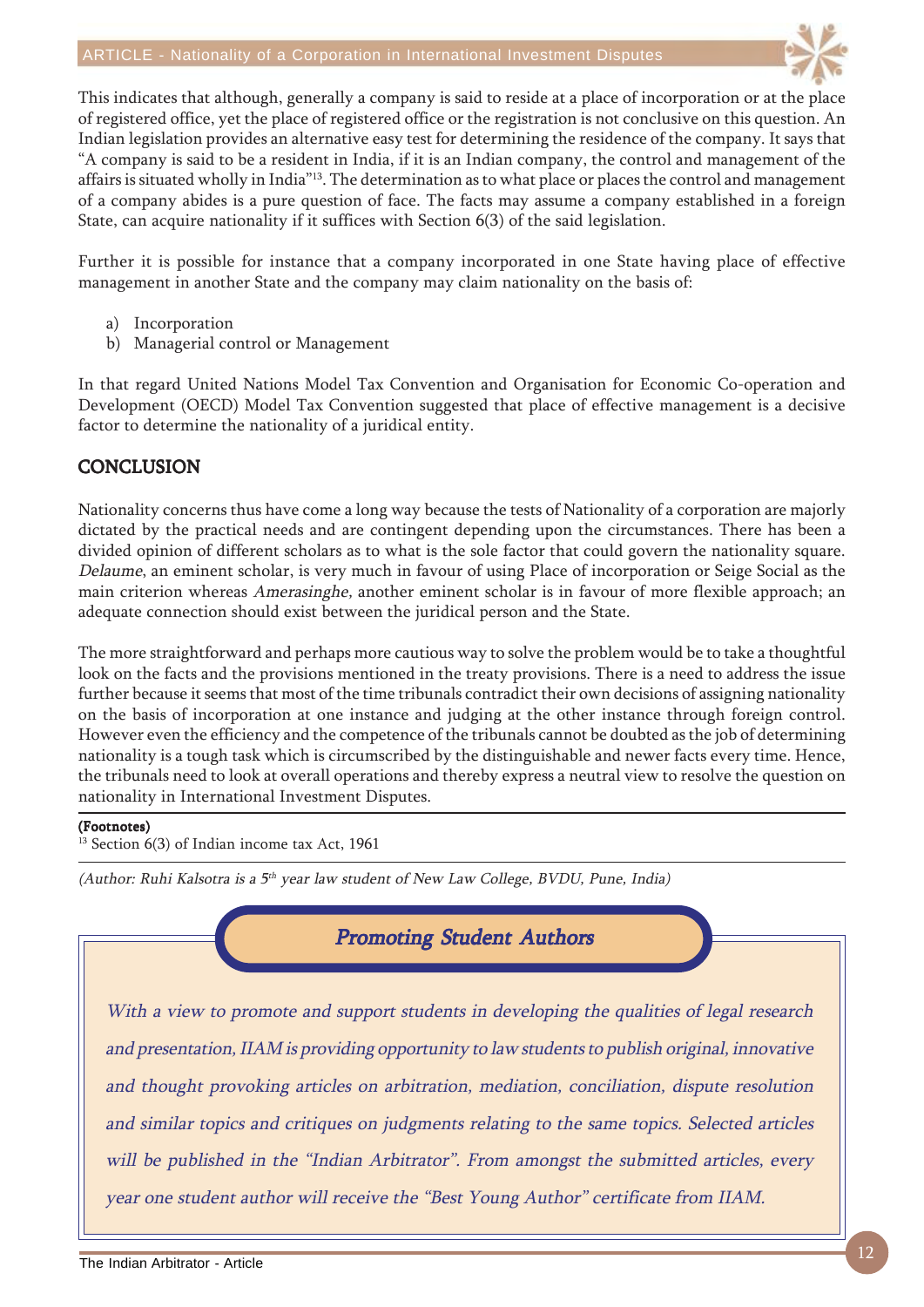

# Arbitrators not employees in anti-discrimination legislation

The UK Supreme Court has clarified the status of arbitrators and confirmed that they are not employees, but "independent providers of services who are not in a relationship of subordination with the person who receives the services". Therefore, arbitrators do not fall within the scope of the UK anti-discrimination legislation, including the Equality Act 2010.

The ruling in Jivraj v Hashwani [2011] UKSC 40 overrule the Court of Appeal's previous findings that the Employment Equality (Religion and Belief) Regulations 2003 rendered void an arbitration agreement that provided for the appointment of arbitrators from a particular religious community. More generally, it removes the question mark over the legality of provisions contained in certain institutional rules which restrict the nationality of arbitrators.



Thursday & Friday, 15 & 16 September 2011 Venue: The Hotel Royal Plaza, New Delhi

Over 85% of business transactions today are governed by contracts. As they have multiplied, contracts have also become increasingly complex. And each creates rights and imposes obligations. Businesses can't live without contracts. Negotiated agreements can be assets or liabilities, depending upon how well they are managed. This conference is designed to address issues faced by in-house counsel, contract managers, procurement professionals and private practitioners to draft and manage contracts towards the success of the business organization.

Key issues to be addressed include how to negotiate to ensure a successful negotiation, elements in drafting enforceable commercial contracts, legal issues arising from contractual clauses, successful contract management and cross border agreements. More importantly, the conference will also address Alternative Dispute Resolutions (ADR) as it is estimated that 80% of commercial disputes are resolved through ADR. Understanding dispute resolution in India and cross border litigation will give you an advantage over others.

For more details; see: http://www.goldmancommunications.com/CCMADR2011.pdf Or mail to training@arbitrationindia.com or sridhar@goldmancommunications.com

IIAM Members are entitled for a special discount of Rs. 10,000/-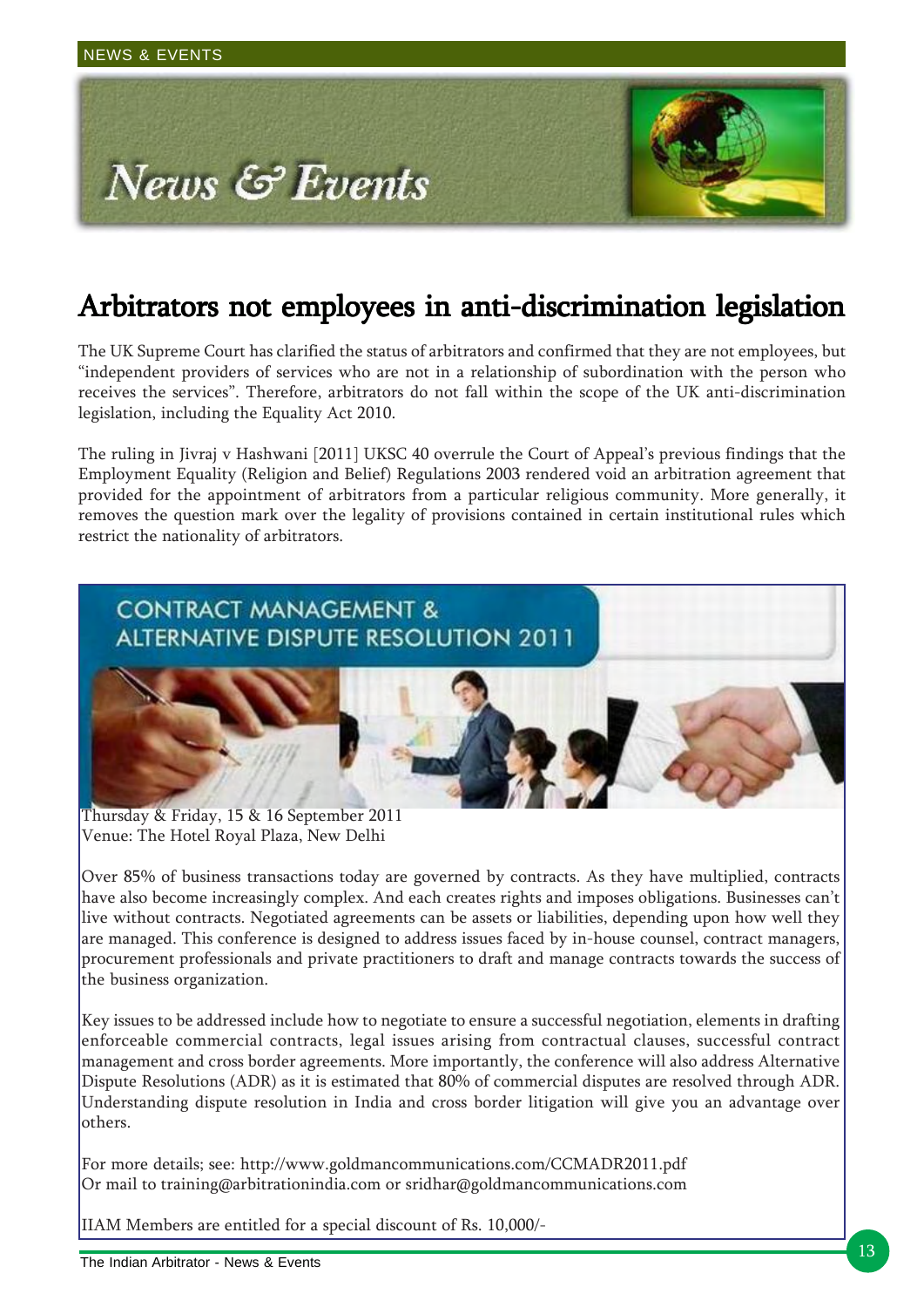

# Indian Court of Arbitration for Sports

An Eight Member Indian Court of Arbitration for Sports (ICAS) has been set up by the Indian Olympic Association (IOA). The members are Justice AR Lakshmanan – Former Supreme Court Judge & Chairman of Law Commission, M R Culla, Justice R S Sodhi, Justice B A Khan, Justice Usha Mehra, Justice J K Mehra, Justice Lokeshwar Prasad and Justice S N Sapra.

# Malaysian Arbitration Act amended to allow ship arrest

The Arbitration (Amendment) Act 2011 was passed, amending the Arbitration Act 2005. This empowers a Malaysian court that exercises admiralty jurisdiction to order the retention of vessels or the provision of security, pending the determination of arbitration proceedings related to admiralty disputes, as security for the satisfaction of any award given in an arbitration.

# Singapore Court rules against Arbitrability of Insolvency Claims

The Singapore Court of Appeal held that insolvency claims arising from the operation of the statutory provisions of the insolvency regime are per se non-arbitrable. However, a creditor may arbitrate his claim(s) against an insolvent company if the claim stems from the company's pre-insolvency rights and obligations.

# Philippines to seek UN arbitration in South China Sea.

Philippines plans to seek UN arbitration of its conflicting claims with China over parts of the South China Sea, as tensions in the resource-rich region again rose. According to sources, Philippines was forced to take the arbitration option provided for in the UN Convention on the Law of the Sea (UNCLOS) as it does not require the agreement of the other party.

# Bermuda Crime committee calls for gang mediation

A top recommendation of the parliamentary committee on crime has called for members from gangs to be brought together to negotiate a truce. The joint select committee on violent crime and gun violence issued its report and made its recommendations to the House of Assembly. The task force is now calling on Government to kick-start the National Summit, which will then help provide the seed work for a National Plan to ensure tackling these problems is "Bermuda's number one priority". It would see gang members sitting around the table with mediators to try to understand the motives behind the escalating gun crime.

## **Interested to start ADR Centre?**

Indian Institute of Arbitration & Mediation is looking for parties interested to start IIAM Chapters in various states and cities.

If you have a passion for dispute resolution and you are interested to start a Dispute Resolution Centre, please mail your details to: dir@arbitrationindia.com

**For details of IIAM activities visit www.arbitrationindia.org**